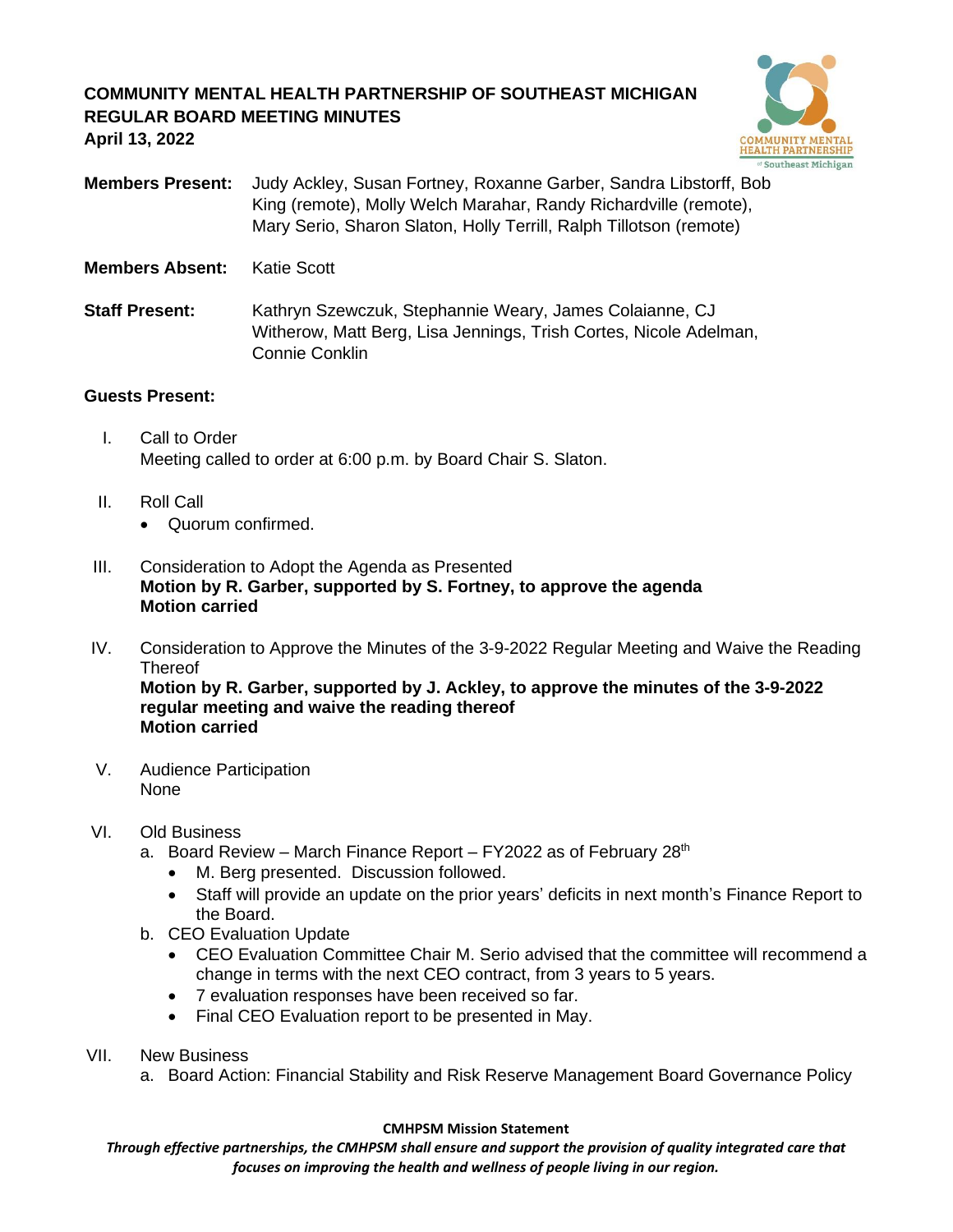**Motion by R. Garber, supported by M Welch Marahar, to approve the Financial Stability and Risk Reserve Management Board Governance Policy as presented Motion carried**

b. Board Action: Review Regional Board Bylaws and Board Governance Policies

**Motion by R. Garber, supported by M. Welch Marahar, to table the review of the Regional Board Bylaws and Board Governance Policies pending further review Motion carried**

Roll Call Vote

Yes: Ackley, Fortney, Garber, Libstorff, Welch Marahar, Serio, Slaton, Terrill No:

Non-voting: King, Richardville, Tillotson Absent: Scott

- The Board decided to table this agenda item pending further discussion on attendance and participation.
- Board agreed that board members attending remotely will be permitted to participate in meeting discussions. Voting remotely isn't allowed, per law.
- S. Slaton appointed a subcommittee to review the policies and attendance language.
	- ❖ M. Welch Marahar (lead)
	- ❖ S. Fortney
	- ❖ R. Richardville
- c. Board Action: SUD Utilization and Treatment Specialist

## **Motion by R. Garber, supported by J. Ackley, to approve the addition of one full-time SUD Utilization and Treatment Specialist (UTS) position at the CMHPSM Motion carried**

Roll Call Vote Yes: Ackley, Fortney, Garber, Libstorff, Welch Marahar, Serio, Slaton, Terrill No: Non-voting: King, Richardville, Tillotson Absent: Scott

d. Board Action: Contracts

**Motion by M. Welch Marahar, supported by R. Garber, to authorize the CEO to execute the contracts/amendments as presented Motion carried** Roll Call Vote Yes: Ackley, Fortney, Garber, Libstorff, Welch Marahar, Serio, Slaton, Terrill No: Non-voting: King, Richardville, Tillotson Absent: Scott

e. Board Action: Dana Darrow 5-Year Anniversary Recognition

**Motion by R. Gerber, supported by S. Fortney, to authorize the CMHPSM Board Chair to sign the formal proclamation acknowledging the five years of service by Dana Darrow to the PIHP region as a CMHPSM employee.**

**CMHPSM Mission Statement**

*Through effective partnerships, the CMHPSM shall ensure and support the provision of quality integrated care that focuses on improving the health and wellness of people living in our region.*